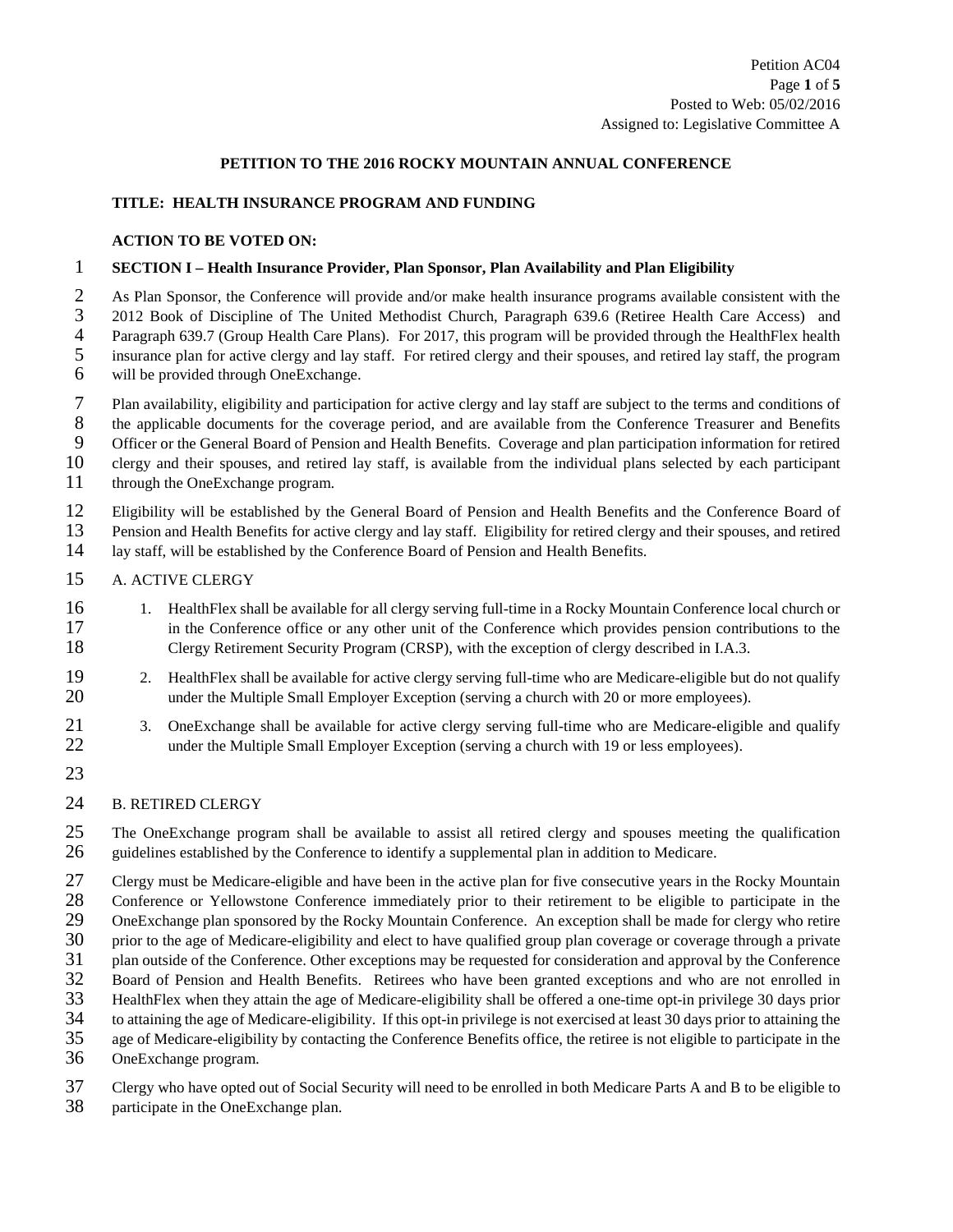Petition AC04 Page **2** of **5** Posted to Web: 05/02/2016 Assigned to: Legislative Committee A

# C. CLERGY ON MEDICAL LEAVE

HealthFlex shall be available for clergy on Medical Leave and receiving disability benefits from the General Board of

- Pension and Health Benefits, until such time as the clergy becomes Medicare-eligible. When these clergy become
- Medicare-eligible, the OneExchange program shall be available for them.
- 

# D. LAY EMPLOYEES

 HealthFlex shall be available for all eligible full-time lay employees of the Rocky Mountain Conference meeting the qualification guidelines established by the Conference. The OneExchange program shall be available for all eligible

retired lay staff. Lay employees must have been in the HealthFlex plan for five consecutive years immediately prior to

- their retirement to be eligible to participate in the OneExchange program.
- 

# **SECTION II - Plan Participation, Coverage, Costs and Conditions**

# A. ACTIVE PARTICIPANTS

53 Every charge in the Conference shall be direct-billed monthly for the insurance cost for single coverage for every<br>54 elder, deacon in full connection, local pastor, associate member, or provisional member appointed ful

- 54 elder, deacon in full connection, local pastor, associate member, or provisional member appointed full-time serving<br>55 that charge and eligible for HealthFlex, regardless of participation. The cost includes vision and d that charge and eligible for HealthFlex, regardless of participation. The cost includes vision and dental coverage.
- 

 Less than full-time clergy are not eligible to enroll in the HealthFlex plan; however the local church may choose to 57 provide other coverage for its  $\frac{3}{4}$  time and  $\frac{1}{2}$  time appointed clergy. For  $\frac{3}{4}$  time and  $\frac{1}{2}$  time appointments the local

 church, working with its respective District Superintendent, may contribute up to \$4,000 annually to provide health insurance coverage outside of HealthFlex. Costs for this coverage will be borne totally by the local church and/or

appointed pastor. This is in addition to the minimum salary, housing, pension and allowable professional

reimbursable amounts for pastors serving less than full-time. Per the Affordable Care Act, funding provided by

- employers to assist employees in purchasing individual health insurance is considered taxable compensation.
- Each charge shall be direct-billed monthly for the insurance cost of its lay staff participants. The Conference shall pay the insurance cost for single coverage under HealthFlex for lay staff as specified by Personnel Policies for lay staff.
- Active clergy serving full-time who are Medicare eligible and who qualify under the Multiple Small Employer
- Exception (serving a church with 19 or less employees) will participate in the OneExchange program. It is
- recommended that the employing church reimburse the clergy for medical, dental, Medicare and pharmacy premiums
- as applicable. Such reimbursement is considered taxable income.
- 

## B. RETIRED PARTICIPANTS

Each eligible retired participant and eligible spouse shall work with a Licensed Benefit Advisor at OneExchange to

- identify the appropriate coverage and cost-effective supplemental plan most suitable to the individual needs and
- requirements of the participant. Each eligible participant shall be provided a monthly stipend established as a fixed
- 74 dollar amount which shall be deposited in a personal Health Reimbursement Account (HRA) to be used by the participant to pay for health insurance premiums and other qualifying medical expenses. Any HRA money unused in
- participant to pay for health insurance premiums and other qualifying medical expenses. Any HRA money unused in
- one calendar year will be rolled over for use in subsequent years—consistent with then-existing tax laws.
-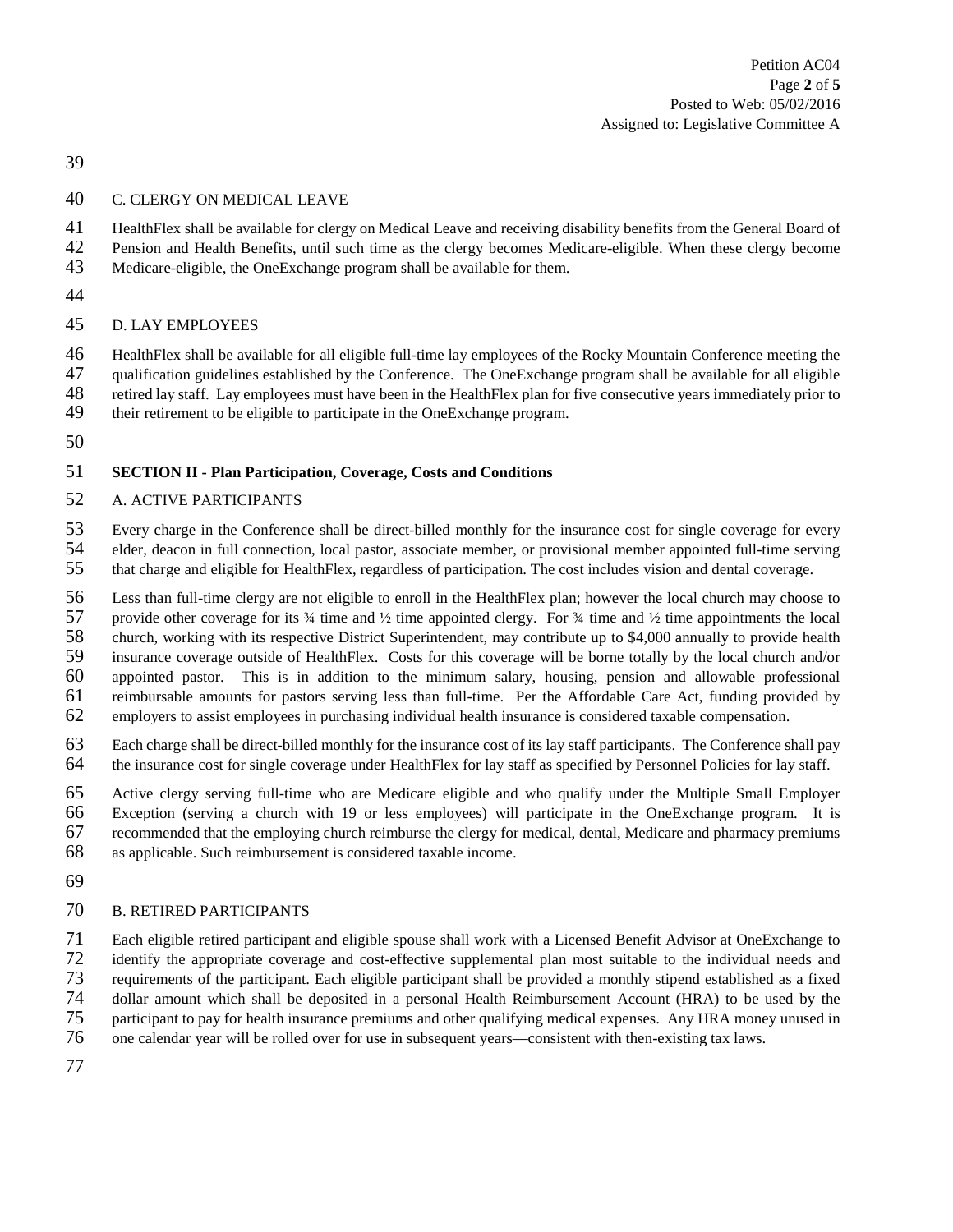- 78 The stipend amount will be reviewed at least every two years. The review will take into account the two categories of 79 HRA contribution levels.
- 80 a) Retired eligible participants with 20 or more years of Pre-82 service
- 81 b) Retired eligible participants with less than 20 years of Pre-82 service

82 The spouse's eligibility is determined by the retired participant's eligibility. However, a non-HealthFlex participant 83 spouse of a retired eligible participant may take advantage of the OneExchange program but will not receive a stipend<br>84 payment to a Health Reimbursement Account. payment to a Health Reimbursement Account.

- 85 Retirees, spouses and surviving spouses eligible to receive pensions but not yet eligible for Medicare who choose to 86 remain in HealthFlex shall receive a subsidy from the Conference up to 20% of their applicable active rate. These<br>87 retirees may also choose to enroll in another qualified group plan or in a private plan, but this cove retirees may also choose to enroll in another qualified group plan or in a private plan, but this coverage will not be 88 subsidized by the Conference. If they choose to enroll in a private plan, it may have a negative impact on their ability 89 to obtain coverage for pre-existing conditions when they move to the OneExchange program.
- 90 The Conference shall not provide a health insurance stipend for retired lay employees from a local church. Eligible
- 91 retired employees of the Conference office shall be eligible for a stipend as specified in Section II.B.
- 92

# 93 C. CLERGY ON MEDICAL LEAVE

 Health insurance for clergy on Medical Leave and receiving disability benefits from the General Board of Pension and Health Benefits shall be provided through HealthFlex and paid 100% by the Conference. Spousal and dependent coverage shall be made available but not subsidized in any manner by the Conference. Clergy on Medical Leave and receiving disability benefits will be required to participate in the OneExchange program upon Medicare eligibility, and 98 will receive an HRA as specified in Section II.B. When clergy on Medical Leave and receiving disability benefits who<br>99 have opted out of Social Security retire, they will need to be enrolled in both Medicare Parts A an have opted out of Social Security retire, they will need to be enrolled in both Medicare Parts A and B to be eligible to

- 100 participate in the OneExchange program.
- 101

# 102 **SECTION III - Plan Administration and Mandatory Payments**

- 103 A. The Conference benefits staff, working with HealthFlex, will process active participant enrollments, collect 104 premiums, reconcile funds and help coordinate plan activities. Retired participants will work directly with 105 OneExchange advisors on an annual and as needed basis.
- 106 B. The monthly payment of the health premiums specified in Section II. A. is mandatory for all full-time clergy appointed to serve a local church in the Rocky Mountain Conference. If a church is delinguent in health 107 appointed to serve a local church in the Rocky Mountain Conference. If a church is delinquent in health 108 premium payments, the Conference Treasurer's office will initiate action and notify the respective District premium payments, the Conference Treasurer's office will initiate action and notify the respective District 109 Superintendent and Bishop of the delinquency. The Conference Cabinet will be kept apprised of all 110 communication regarding the delinquency. The affected charge will continue to be direct-billed for the 111 monthly premiums throughout this entire period.
- 112 C. The 2017 active insurance rates will be established by the Conference Board of Pension and Health Benefits 113 after premium rate information is received from HealthFlex.

### **PETITION DETAILS**

This Petition is

- X A Legislative Petition (Binding on the Annual Conference)
- \_\_\_ A Resolution (Not Binding)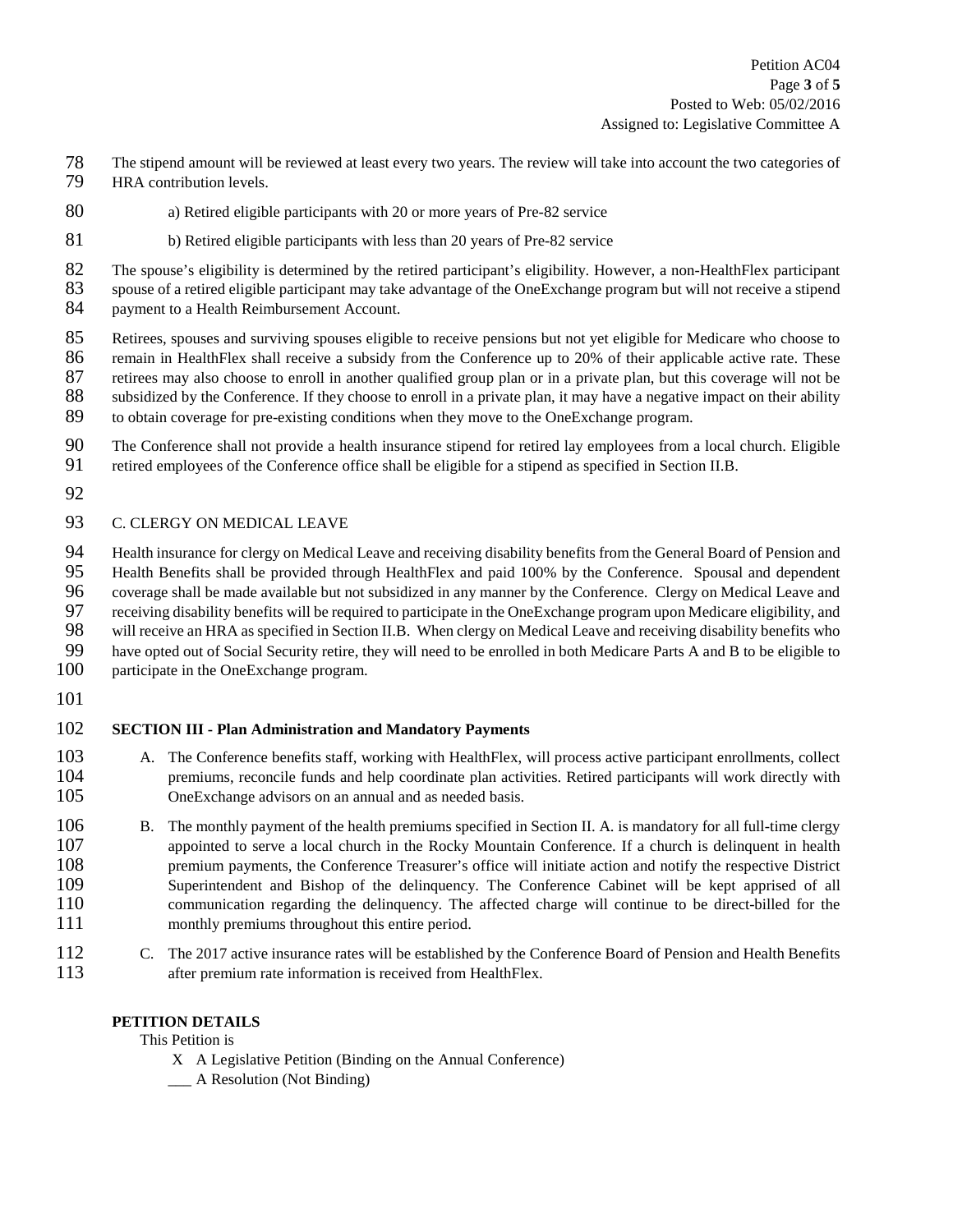Effective Date: January 1, 2017

Termination Date: December 31, 2017

Does this Petition modify the Annual Conference Standing Rules and Operational Procedures (SROP)?

- X Yes
- $\_\_$  No

If "Yes," please complete the information below.

- X This petition will modify Section 5.4
- \_\_\_ This petition will create a new Section x.x.x

Conference Agency responsible for implementation and termination review: Conference Board of Pension and Health Benefits

NOTE: All paragraph numberings within the SROP and the final designation of the Conference Agency responsible for implementation and termination review are subject to review by the Rules Committee.

#### **ORIGINATOR OF THE PETITION (individual, church, or organization):**

| Name             | Conference Board of Pension and Health Benefits |
|------------------|-------------------------------------------------|
| Address          |                                                 |
| City, State, Zip |                                                 |
| Email            |                                                 |
| Phone            |                                                 |
|                  |                                                 |

#### **PERSON TO PRESENT PETITION AT ANNUAL CONFERENCE:**

| Name               | Rev. Kimal James                      |
|--------------------|---------------------------------------|
| Address            | First United Methodist Church (Ogden) |
|                    | 1339 W 400 N                          |
| City, State, Zip   | Marriott-Slaterville, UT 84404-3406   |
| Email              | kimaljames@gmail.com                  |
| Phone              | 801-393-5662                          |
| Phone @ Conference |                                       |

#### **FINANCIAL IMPACT:**

Will there be any identifiable financial impact to the Conference?

X Yes  $\_\_$  No

If "Yes," please fill in the information below.

To Be Completed by the Originator of the Petition

Cost: \$390,000 to subsidize to subsidize healthcare for retirees and clergy on medical leave receiving disability benefits.

\$235,319 for healthcare for conference clergy and lay staff

Health care costs direct-billed to local churches are identified and included in the 2017 Health Fund Budget.

Period